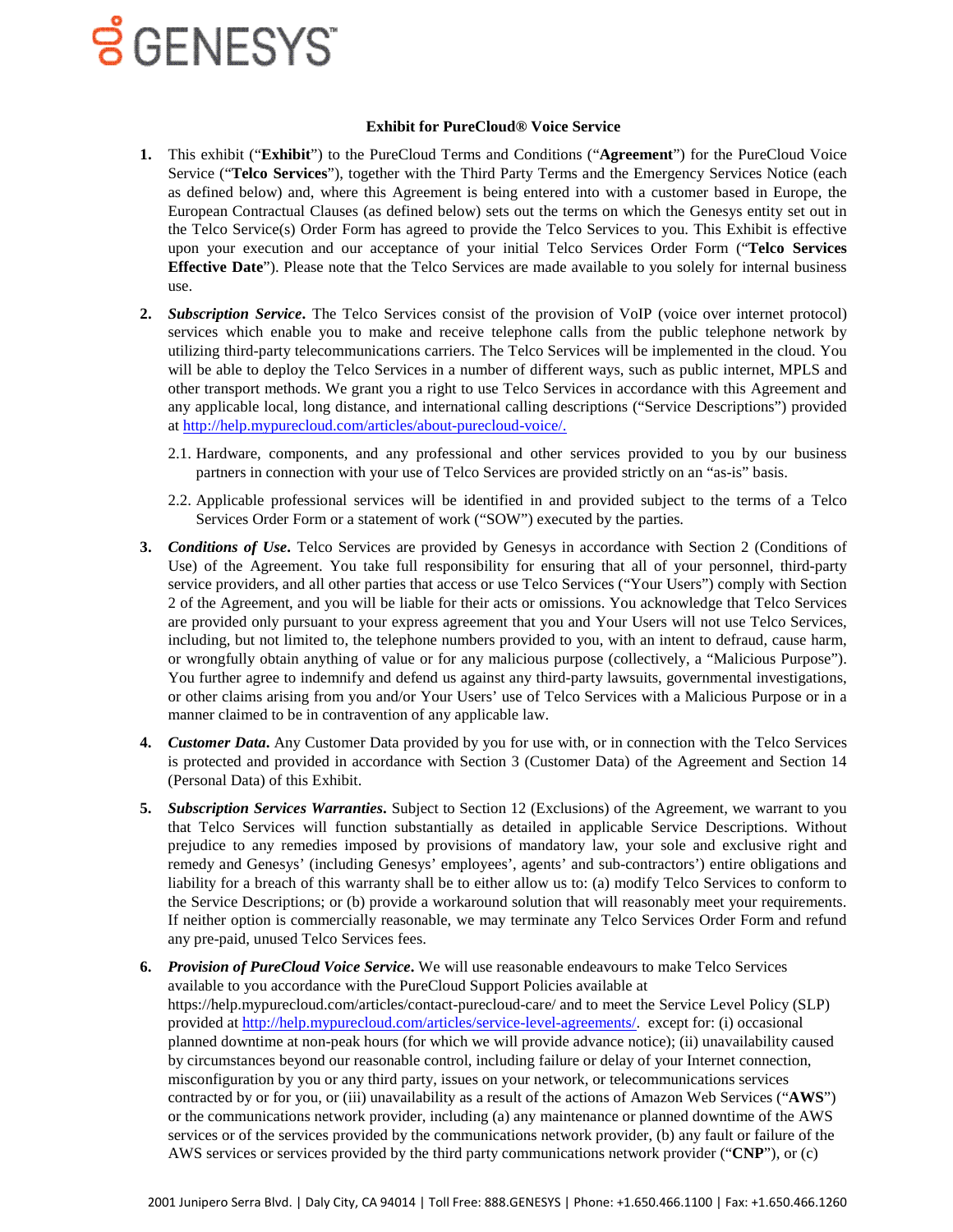AWS or the CNP either terminating the AWS Customer Agreement or our agreement with the CNP (as applicable) or suspending our or your use of AWS services or the services provided by the CNP (as applicable). Unless otherwise expressly agreed by us, all timescales shall be estimates only.

- **7.** *Term***.** The Telco Services subscription Term in the Telco Services Order Form will be monthly ("Pay-As-You-Go"), and the Telco Services Order Forms will automatically renew on a month-to-month basis unless either party provides written notice not to renew, at least thirty (30) days prior to the end of any Term, and without prejudice to any additional termination rights granted to customers by mandatory legislation.
- **8.** *Termination***.** Either party may terminate this Exhibit (a) for cause upon written notice and thirty (30) days opportunity to cure; (b) immediately by notice, and without prior court intervention, if an event set out in Section 11 prevents the performance of the whole or a substantial part of our obligations in relation to the Telco Services for a continuous period of thirty (30) days after the date on which it should have been performed, (c) immediately by notice, and without prior court intervention, if any governmental or regulatory authority with competence and/or jurisdiction over either party decides that the provision of the Telco Services under the Agreement is contrary to existing laws, rules or regulations or any decision, law or other official governmental order makes the provision of the Telco Services illegal or (d) immediately by notice, and without prior court intervention, if any regulatory authorisations required for the Telco Services was or is not obtained, is withdrawn, or is no longer valid for whatever reason.
- **9.** *Effect of Termination***.** Upon termination or expiration of this Exhibit: (a) all Telco Services Order Forms and your right to access Telco Services will immediately terminate; and (b) for a period of thirty (30) days following the date of Telco Services termination, you may request (in writing) a copy of your Telco Services call history, call detail records, and invoices.
- **10.** *Payments, Taxes, and Rates*. Unless the applicable Telco Services Order Form contains other payment terms, payments will be based on Telco Services usage and made in accordance with Section 6 (Payment) of the Agreement. In the event that we do not have sufficient call detail records or other transactional data needed to generate your Telco Services bill, you will be billed at our minimum usage rate applicable to your Telco Services deployment. All Telco Services domestic and international calling rates are variable and subject to change, including, but not limited to, instances where our carriers raise their rates. You may view the current Telco Services rate schedule via the following webpage and will be deemed to have received and accepted rate changes when we post them: [http://help.mypurecloud.com/?p=64839.](http://help.mypurecloud.com/?p=64839) In case of an increase in the applicable rates, you will be notified hereof individually in writing (incl. by email). Following such increase, you may terminate the Agreement without having to pay any penalty or compensation until one (1) month after receipt of the first invoice after the entry into force of the fee increase. Your porting and certain other Telco Services charges you might incur are also variable and subject to change, including, but not limited to, snapback porting fees and porting escalation fees. You are required to pay any and all taxes, fees, surcharges or other similar charges of any kind imposed by any governmental tax authority with respect to the Telco Services (and to reimburse us for any such charges paid by us, except for taxes imposed on our income), in addition to all other payments, charges and fees described in any portion of the Agreement or otherwise required by law. For the avoidance of doubt, and merely as examples, if VAT or any sales or use tax, or withholding tax of any kind, is imposed on any payment obligation you have under the Agreement, you will pay all such taxes in addition to paying the full and unreduced payments, charges and fees to us that are otherwise required to be paid under the Agreement. We retain the right to invoice, including any amended or corrected invoices, for Service(s) for a period of up to six (6) months after the date we provide the Service(s) to you. We will retain such rights for such period notwithstanding any prior invoices to you for the same period(s) and regardless of any otherwise conflicting terms or conditions of this Agreement. For the duration of this period, we will not be deemed to have waived any rights with regard to invoicing for the provided Service(s) that are subject to this period, nor will any legal or equitable doctrines apply, including estoppel or laches.
- **11.** *Compliance with Law*. In accordance with Section 17(3) (Compliance with Law) of the Agreement, each party will perform this Agreement in compliance with all applicable laws, and you are solely responsible for ensuring that use of Telco Services is in accordance with all applicable laws and regulations and for ensuring that you comply with all requirements imposed by law with respect to reporting and payment of any taxes in accordance with Section 10 (Payments, Taxes, and Rates) above. Where your contracting entity is based in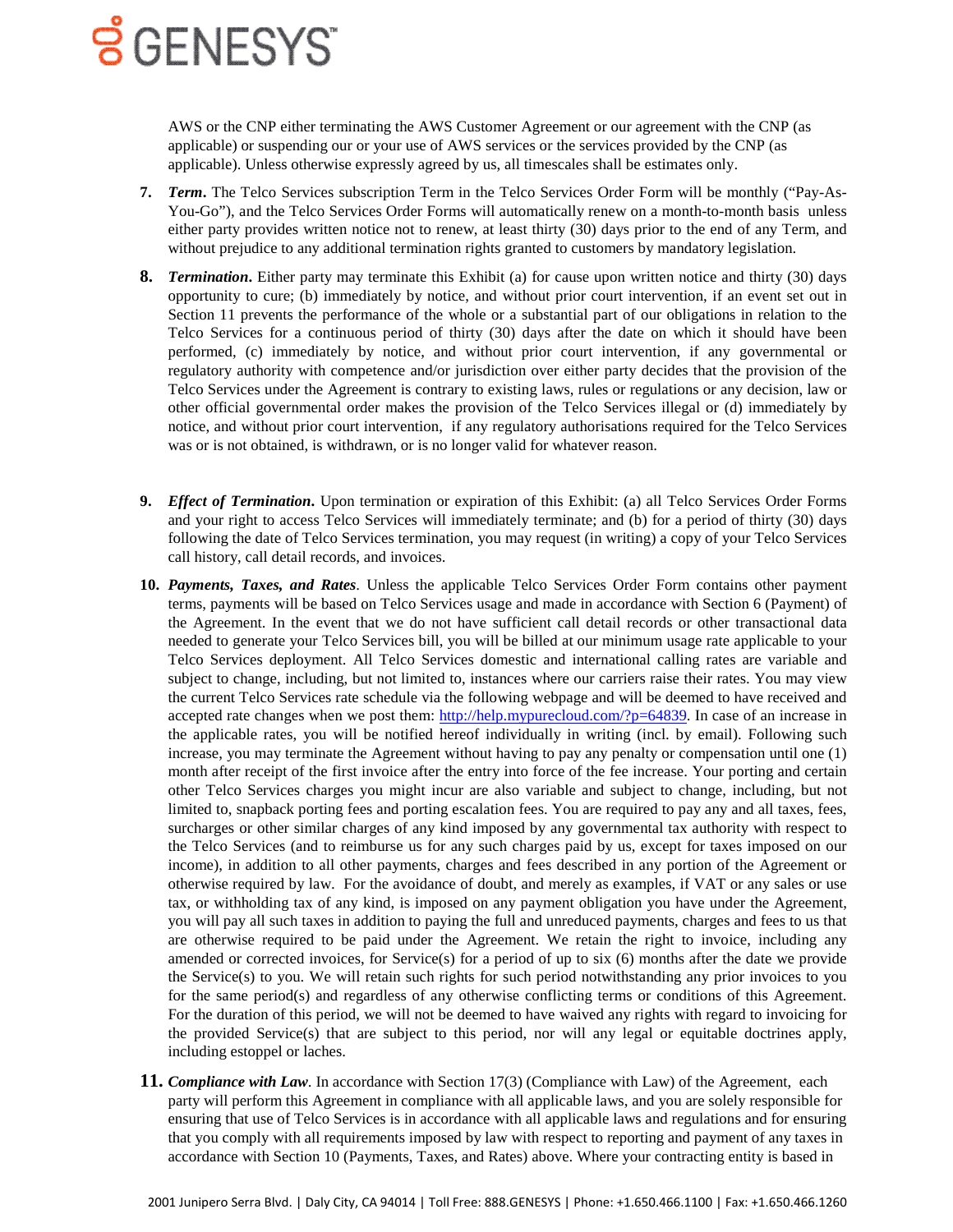Europe, the additional provisions set out in Appendix 1 to this Exhibit ("**European Contractual Clauses**") shall also apply to your use of the Telco Services.

**12.** *Force Majeure.* We shall not be liable for failure or delay in the performance of our obligations caused by or resulting from force majeure including events that are unpredictable, unforeseeable or irresistible, such as any extremely severe weather, flood, landslide, earthquake, storm, lightning, fire, subsidence, epidemic, acts of terrorism, biological warfare, outbreak of military hostilities (whether or not war is declared), riot, explosions, strikes or other labour unrest, civil disturbance, sabotage, expropriation by governmental authorities and any other act or any event that is outside of our reasonable control. We will have no liability to you for failure to supply the Telco Services if we are prevented by legal or regulatory restrictions from supplying the Telco Services.

#### **13.** *Your obligations*. You shall:

- (a) ensure that all preparatory work, information, items or consents required in order for us to supply the Telco Services are completed, made available or obtained at the your own cost in sufficient time to allow us to deliver the Telco Services;
- (b) comply with our reasonable requests that are necessary for reasons of security, quality, or performance of the Telco Services;
- (c) be responsible for the provision, installation, configuration, monitoring and maintenance of any equipment connected to or used in connection with the Telco Services and shall ensure that any equipment connected to or used with the Telco Services is connected and used in accordance with any instructions and safety and security procedures applicable to the use of that equipment;
- (d) ensure that equipment attached (directly or indirectly) to the Telco Services is technically compatible with the Telco Services and approved for that purpose under any applicable law or regulation; and
- (e) co-operate with our reasonable requirements in relation to any customer satisfaction surveys organised by or on behalf of us or the CNP.

#### *14. Personal Data.*

- 14.1. You acknowledge that Personal Data processed by us or the CNP in the provision of the Telco Services may be:
	- 14.1.1. held on a variety of systems, networks and facilities worldwide including systems and databases used by help desks, service desks and/or network management centres used for providing the Telco Services;
	- 14.1.2. used for billing, sales, technical, commercial and/or procurement purposes;
	- 14.1.3. located, hosted, managed, accessed or transferred worldwide; and
	- 14.1.4. provided or transferred by us to the CNP and to any affiliate, subcontractor or supplier of the CNP ("**CNP Processors**") worldwide to the extent necessary to allow the CNP Processors to perform their respective obligations in respect of the Services.
- 14.2. We confirm that we will, and we will procure that the CNP Processors will, comply with any data protection laws applicable to us and them in our or their processing of personal data in connection with the Telco Services.
- 14.3. You consent to, and warrant that you have notified any Data Subject of, and that you have a lawful basis for, the transfer of Personal data to the CNP and the CNP's subsequent processing Personal Data in order to:
	- 14.3.1. perform its obligations in relation to the provision of Telco Services, including for number portability and directory services; and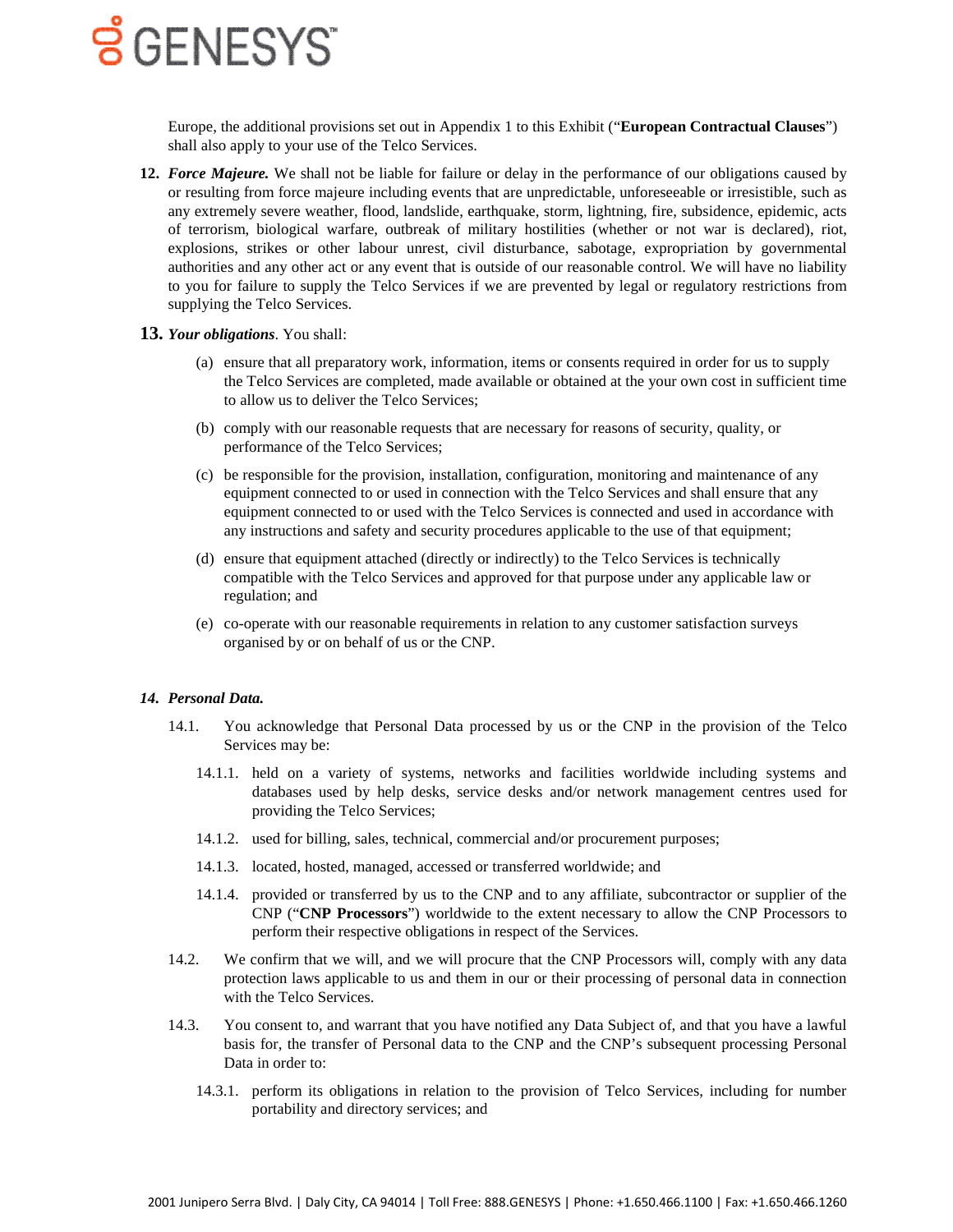- 14.3.2. for the purpose of administration, provisioning, billing and reconciliation, maintenance, support and product development, fraud detection and prevention, marketing and sales, revenue and customer analysis and reporting.
- **1.** *ACCESS TO EMERGENCY SERVICES.* You acknowledge and agree that access to the emergency services via the Telco Services is subject to the Telco Services Emergence Services Notice provided at <http://help.mypurecloud.com/?p=63501> ("**Emergency Services Notice**"), and the exclusions in relation to, and limitations of, our liability as set out in the Emergency Services Notice. EMERGENCY SERVICES ARE NOT OFFERED ON TOLL-FREE NUMBERS OR SIMILAR SERVICE ACCESSORIES OR ADD-ON SERVICE PLANS. You can call all national emergency services as well as emergency services via the emergency number 112 free of charge. The number of the calling line will be made available to the emergency service operator for identification purposes. We will inform you of any change in access to emergency call services or in caller location information in the service to which you have subscribed.
- **2.** *EMERGENCY NUMBER 112.* We inform you about the existence of the uniform European emergency number 112. Using this number you can call local emergency services in all member states of the European Union.
- <span id="page-3-0"></span>**3.** *Traffic Data.* You acknowledge that we will process or store data relating to the transmission of a communication through the Telco Services, including data relating to the time or duration of a communication and, where relevant, location data ("**Traffic Data**"), to manage billing or traffic, handle customer enquiries, or to prevent or detect fraud. You hereby consent to us processing the Traffic Data in accordance with this Section [3,](#page-3-0) and to us retaining such Traffic Data for so long as we require it in connection with the provision of Telco Services, up to a maximum of twenty-four (24) months or such other period as may be required by applicable laws and regulations. The processing of Traffic Data involves the collection of location data of terminal equipment from which the connection is made.

#### **4.**

#### **5.** *Access for Disabled End Users.*

- 5.1. Any of the end user information relating to the features of Telco Services is available in large print or audio format upon advance written request.
- 5.2. Telco Services provides pass-through relay services as required by local law.
- 5.3. Telco Services allows end users who are so visually impaired or otherwise disabled that they are unable to use a printed directory with access, free of charge, to directory information and directory enquiry facilities in a form which is reasonably appropriate to meet their needs and allow connection to requested telephone numbers.

#### **6.** *Directories.*

- 6.1. We will provide access to directory services through the Telco Services. You may request free of costs – entry in the directory. The surname, first name(s), academic degree, address, subscriber number and, if you so require, your occupation may be included in the directory. You can verify the entry, correct it and have it withdrawn. You may contact us, free of charge, to request that your contact details and/or the contact details of your end users are not included in such a directory.
- **7.** *Caller ID*. Telco Services provides caller identification features to end users, which allow the identity of the user making a call to be shown to the call recipient. As part of these features, end users are able, at their discretion and without additional charge, on a per-call basis to withhold their numbers when making outgoing calls through Telco Services, to prevent the identity of a caller being presented when receiving an incoming call, and to reject calls from anonymous callers who have chosen to withhold their identity. Notwithstanding the foregoing, Telco Services may transmit caller number information internally where required in connection with the provision of Telco Services and to applicable authorities for purposes such as billing, regulatory compliance and shall transmit caller number identification for emergency services calls.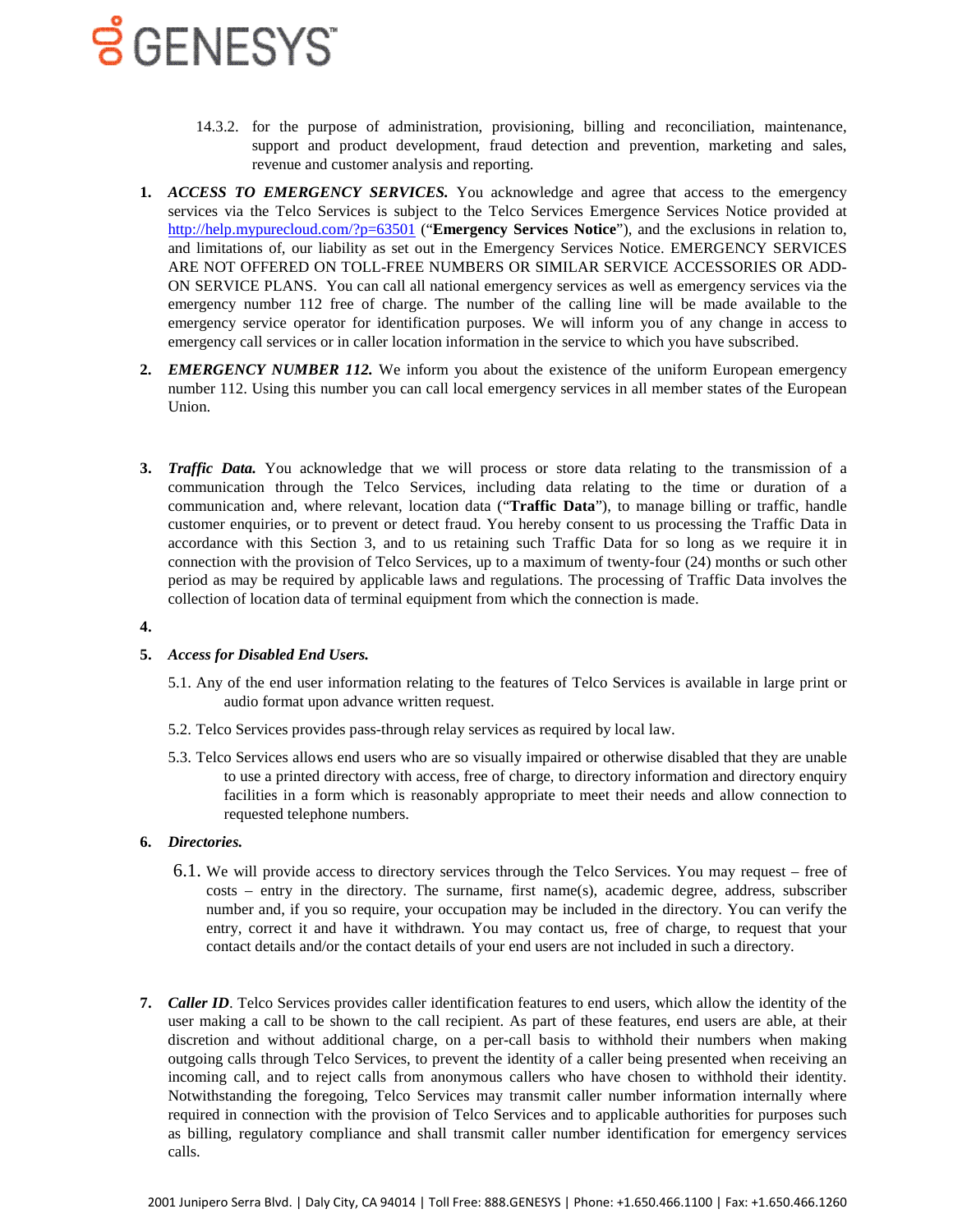- **8.** *Reverse charge calls*. You shall ensure that your end users do not accept reverse charge or collect calls.
- **9.** *Third Party Terms***.** You will ensure that your (and your users') use of Telco Services complies in all respects with contractual or other obligations we may have to our third party licensors and/or service providers and you take responsibility for breach of such obligations. The obligations, as modified from time to time, are identified at<http://help.mypurecloud.com/?p=64792> or in an applicable Order Form ("**Third Party Terms**").

### <span id="page-4-0"></span>**10.** *Modifications*.

- 10.1. We may modify the Agreement from time to time by posting a revised version on the PureCloud Website and by notifying you hereof individually in writing (incl. by email) at least one (1) month before the entry into force of the modifications. The modified Agreement will become effective on the date indicated by us. By continuing to use the Telco Services after the effective date of any modifications to the Agreement, you agree to be bound by the modified Agreement.
- 10.2. If any proposed modification under Section [10.1](#page-4-0) materially and to your detriment decreases any of our obligations under this Agreement or the functionality of the Telco Services, we will provide you with at least two (2) month's written notice before implementing such modification. In the event that you do not wish to accept a modification, you may provide us notice in writing to terminate this Agreement, without any penalty or compensation being due, until one (1) month after the entry into force of the modifications, and receive a refund of fees from us for any Telco Services paid for but not received.
- 10.3. AWS may modify the AWS Customer Agreement in accordance with Section 12 of the AWS Customer Agreement (as amended or replaced from time to time), and you acknowledge that it is your responsibility to check the AWS Customer Agreement regularly for modifications to the AWS Customer Agreement in accordance with that Section 12.
- **11.** *Suspension of Service***.** You acknowledge and agree that a Telco Services outage due to suspension of your account as a result of billing issues, non-payment, or delinquency of your account or any other reason, including, but not limited to, those reasons described elsewhere in this Agreement, will prevent all use of Telco Services, including emergency services dialing. We may occasionally:

(a) suspend the Telco Services in an event of emergency and/or to safeguard the integrity and security of our network and/or repair or enhance the performance of our network;

(b) for operational reasons, change the technical specification of the Telco Services, provided that any such change does not materially decrease or impair performance of the Telco Services; or

- (c) provide an alternative, equivalent service, where it becomes necessary to do so.
- *12. Dispute Resolution.* In certain jurisdictions, where there is a dispute or complaint in relation to the Telco Services, we and you agree to submit any such dispute or complaint to an agreed dispute resolution mechanism set out in Appendix 2 to this Exhibit.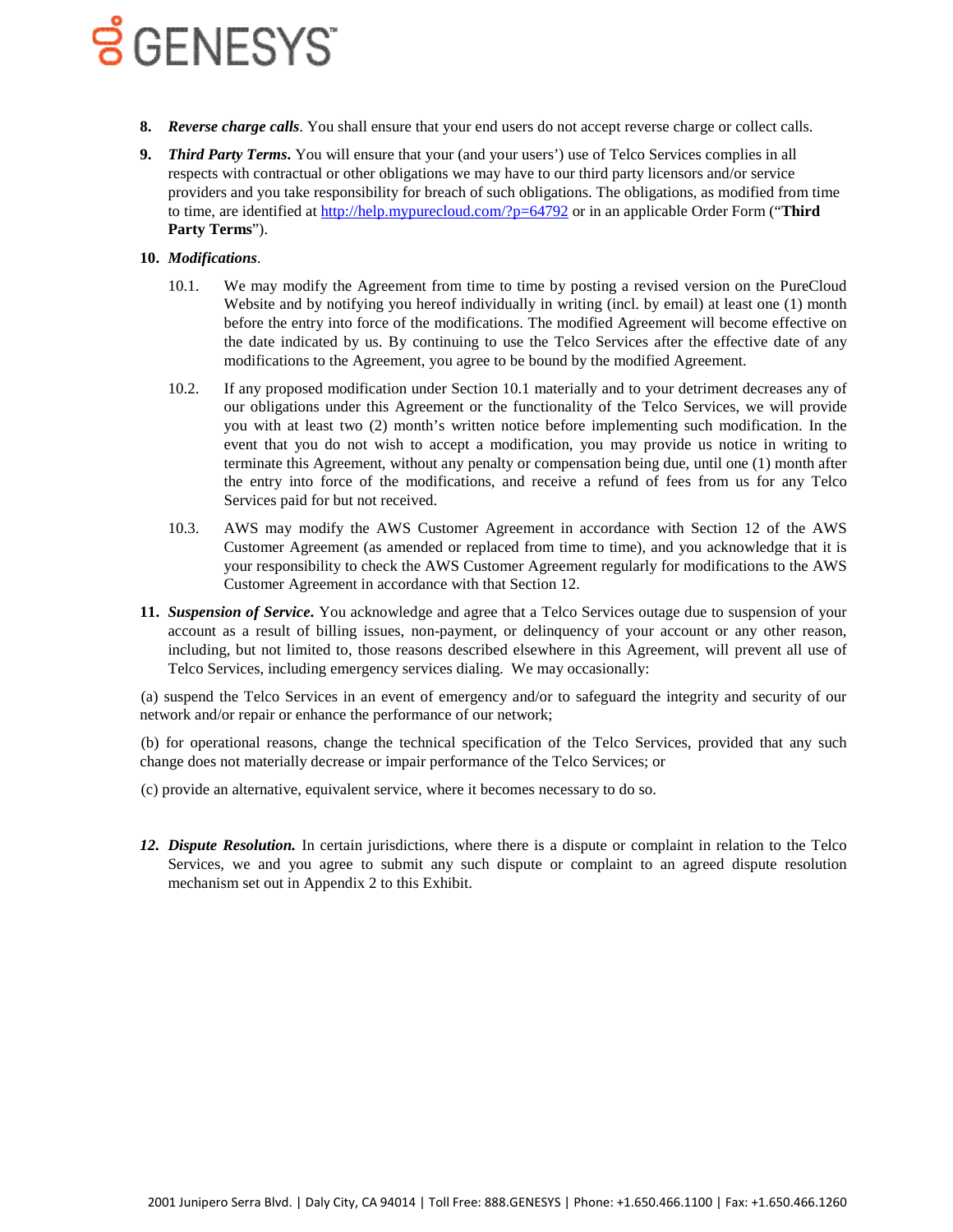### **Appendix 1 – European Contractual Clauses**

## A. Access to Support Services

Information on PureCloud Support Services is provided at https://help.mypurecloud.com/articles/purecloud-support-portal/. In addition you can contact PureCloud Voice Service Support by dialing the applicable regional number found at https://help.mypurecloud.com/articles/purecloud-phone-support/.

### B. Initial Connection

Where you have met any necessary technical requirements for the provision of the Telco Services, we will provide initial access to Telco Services within five (5) business days. Where any specific technical preparations are required before we are able to provide the Telco Services, we will provide Telco Services within thirty (30) calendar days.

## C. Service Availability

The average availability of the Telco Services shall correspond to at least 99.99% of the annual average

#### D. Information on restrictions on the use of terminal equipment supplied.

Apart from your obligations under the Agreement related to the use of Telco Services, Genesys does not place restrictions on terminal equipment supplied to customers as part of the Telco Service.

#### E. Information on procedures to measure and shape traffic.

The Telco Service is subject to a fair use policy which can be found at https://help.mypurecloud.com/articles/routing-usage/.

F. Billing

Charges for your use of Telco Services will be presented to you in the form of an itemized invoice except where you have previously requested to receive non-itemized invoices. We will make your invoices available to you in electronic form, except where you have requested to receive them in printed form. The billing period is a month, starting from the day that we grant you access to Telco Services.

If we discover a mistake in the billing of the Telco Services, which might be detrimental to you and if the correct amount charged in the invoice cannot be calculated, you shall pay to us a lump-sum compensation that is based on your average use of the Telco Services within the last three months, if we can provide credible evidence of usage at least to that extent. In cases of a shorter duration period of this agreement, the average usage as well as the compensation will be calculated on the basis of calendar days.

### G. Number Portability

Genesys will not charge you for porting numbers to the Telco Services at the commencement of the Telco Services or porting numbers away from the Telco Services on termination of the Agreement.

#### H. Security or Integrity Incidents

Genesys' security measures are set out in Section 3(b) of the data processing schedule to the Agreement. If we discover any security or integrity incidents or threats and vulnerabilities to the Telco Services, we shall deal with such incidents in accordance with Section 5 of the data processing schedule to the Agreement. We may also notify you from time to time about any risks connected with the Telco Services